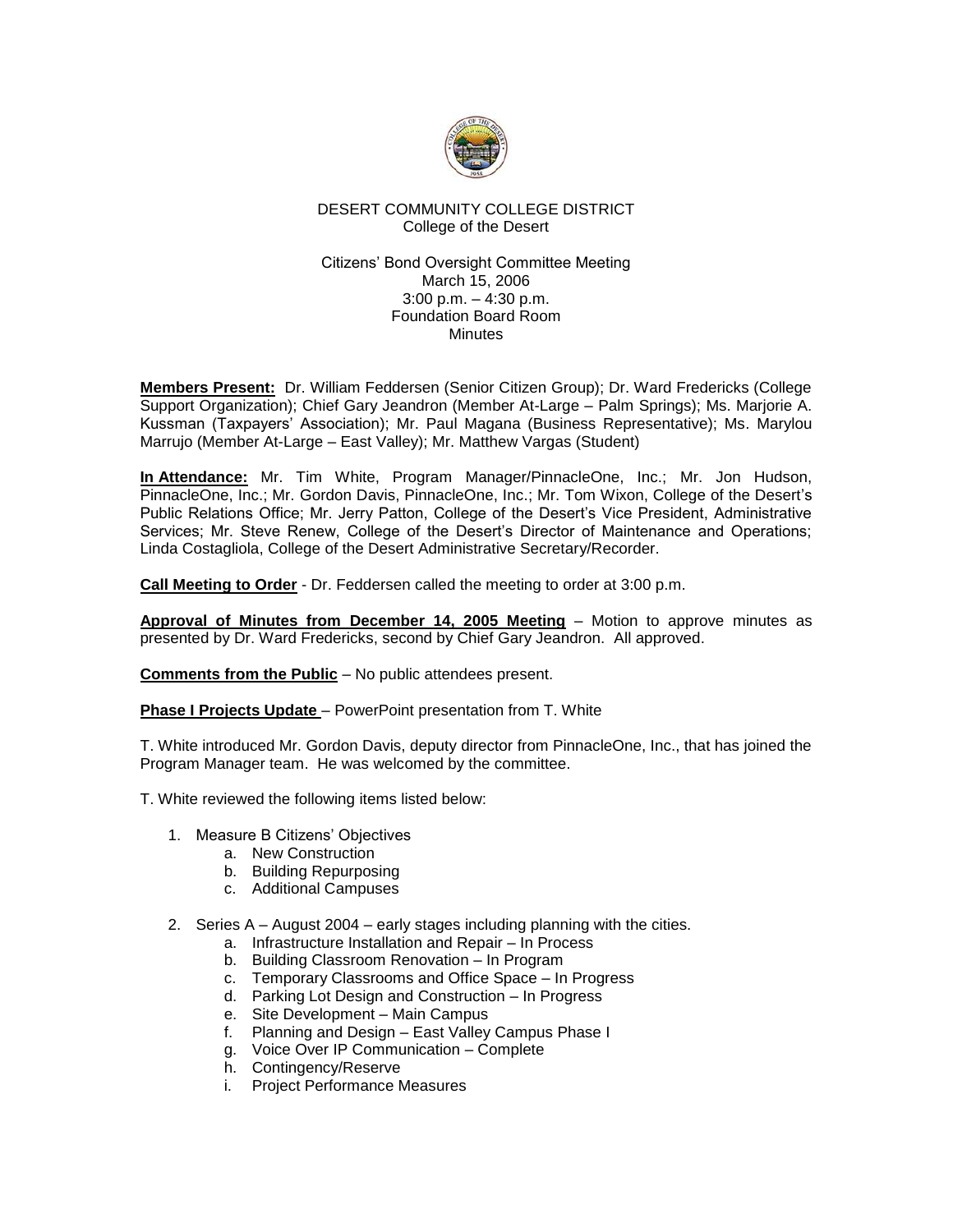- 3. Current Program Status
	- a. Quickstart Projects These projects represent a small scale within the whole Measure B Bond projects but there is a need for immediate attention due to maintenance problems and/or health safety issues and/or property damage.
		- i. Gymnasium Complete
		- ii. Liberal Arts Complete
		- iii. Stadium Locker Room Complete The locker room was in bad shape.
		- iv. Diesel Mechanic Building Patch and repair roof during spring break 2006.
		- v. Sidewalk Repairs Complete Safety issue (tripping over cracks).
		- vi. Carol Meier Hall Complete
		- vii. Gymnasium, Separation Wall Stage Area and Court Area; interfering with education (cannot conduct classes). A temporary short term solution is to put up an inexpensive wall. This will be done during the summer of 2006.
		- viii. Soccer Field Upgrades Realign soccer field, in compliance with Title 9, by switching the women's soccer and softball fields. An electronic panel is in need of replacement which will cost approximately \$30,000. Dr. Fredericks wanted to know if this project is included in the bond language. The committee would like the college to justify this expense. The committee reviewed the bond language and verified that this project is included in the bond language.
- 4. Continuing Program Elements (Milestones & Projections)
	- a. Infrastructure Planning
	- b. ADA Assessment
	- c. CEQA EIR Documentation
	- d. Seismic Evaluation of existing Structures
	- e. Development of Future Campuses
- 5. Small Projects
	- a. Monterey Avenue Improvements There are plans to add a fence along Monterey Avenue from Magnesia Falls to the McCallum Theatre. The City is complaining that vehicles are stopping on Monterey Avenue to either drop off or pick up pedestrians from the Alumni Street Fair during the weekends. This causes problems with the traffic on Monterey Avenue. This project will start in summer 2006.
	- b. Nursing Grant Modular summer 2006
	- c. South Central Annex There will be a small village of modular trailers just north of the McCallum Theatre that will house students during the remodel of the existing buildings. The Business Building will be the first building to be remodeled. This project will start in summer 2006.
	- d. Scene Shop summer 2006. Build a metal building for the visual arts program.
- 6. New Building Design Teams
	- a. Nursing The schematic design, plans and programming are done. The college went through intensive review process with faculty, deans, vice presidents, instruction, cabinet and the board of trustees. Design development is next and then approval from the department of the state architect for seismic and ADA accessibility, which may take up to three to six months for approval.
	- b. Public Safety Academy (Phase 1) The schematic design, plans and programming are done. The college went through intensive review process with faculty, deans, vice presidents, instruction, cabinet and the board of trustees. Design development is next and then approval from the department of the state architect for seismic and ADA accessibility, which may take up to three to six months for approval.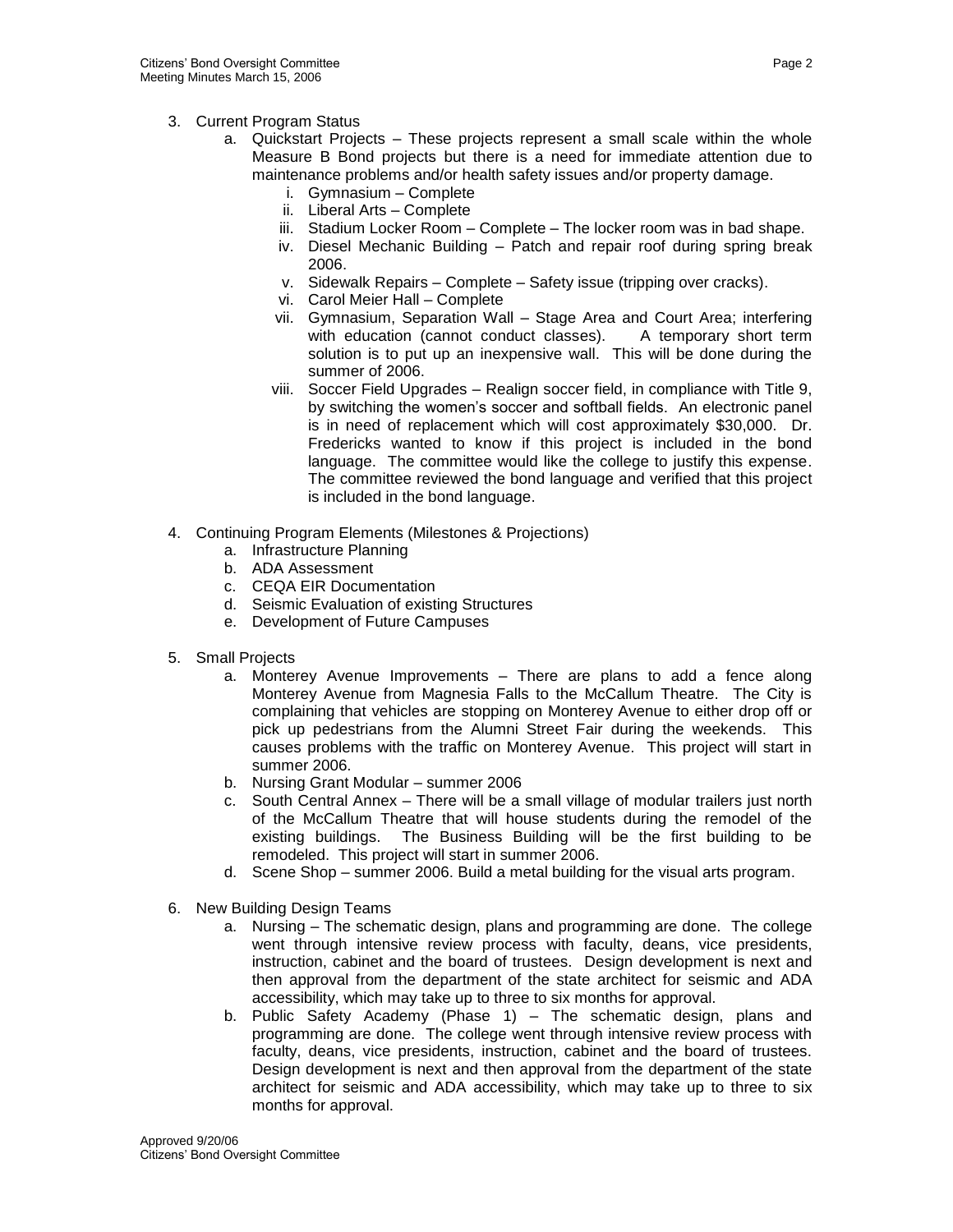- c. Alumni Center The schematic design will be reviewed by the Alumni board on March 24<sup>th</sup>.
- d. Learning Commons finished with programming. Schematic design was reviewed by cabinet earlier this week.
- e. Multi-Purpose Classroom Building programming is 95% completed.
- f. Central Plant programming 50% complete cost effective way to improve this campus.
- g. Energy costs the committee discussed specifications for installation and the fact that energy costs continue to rise.
- 7. Continuing Program Elements (Milestones & Projections)
	- a. Campus Wide Utilities & Services
		- i. Milestone Master Infrastructure Plan completed
		- ii. Projection Schematic Design completed
	- b. ADA Assessment
		- i. Milestone Submittal of Initial Report completed
		- ii. Review by College including DSCS completed
		- iii. Revise and Finalize completed
	- c. Environmental
		- i. Milestone EIR Report
			- 1. Complete Study and Initial Draft completed
			- 2. Review and finalize draft completed
		- ii. Projection EIR Filed
		- iii. Milestone Seismic Surveys completed
	- d. Master Planning
		- i. Milestone Campus standards handbook and landscape master plan completed
- 8. New Building Design Teams
	- a. Nursing/Health Science HMC Architects
		- i. Current preliminary cost estimate: \$7,329,384
	- b. Learning Commons WWCOT Architects
		- i. Current preliminary cost estimate: \$12,221,419
	- c. Public Safety Academy (Phase I) HMC Architects
		- i. Current preliminary cost estimate: \$9,335,195
	- d. Multi-Purpose Classroom Building Steinberg Architects
		- i. Current preliminary cost estimate: Under review
	- e. Alumni Center HMC Architects
		- i. Current preliminary cost estimate: \$2,676,397
	- f. New Gymnasium/Fitness Center to be determined
		- i. Current preliminary cost estimate: \$17,277,000. Committee discussed this item further. Cost Includes combining the two programs (gym and fitness center) and the tear down of the existing gym. Committee is concerned with the high costs and would like to continue discussion at the next meeting.
- 9. Development of Future Campuses
	- a. East Valley Campus donated land is located on Avenue 62 and Buchanan.
		- i. Letter of Intent to accept donated land completed 11/16/05
		- ii. Due Diligence review of property completed by 4/16/06
		- iii. Selection of Master Planners completed 3/8/06
			- 1. HMC Architects
		- iv. Interim Houses completed by 1/2/07
		- v. Classes in a permanent building by fall 2008 or spring 2009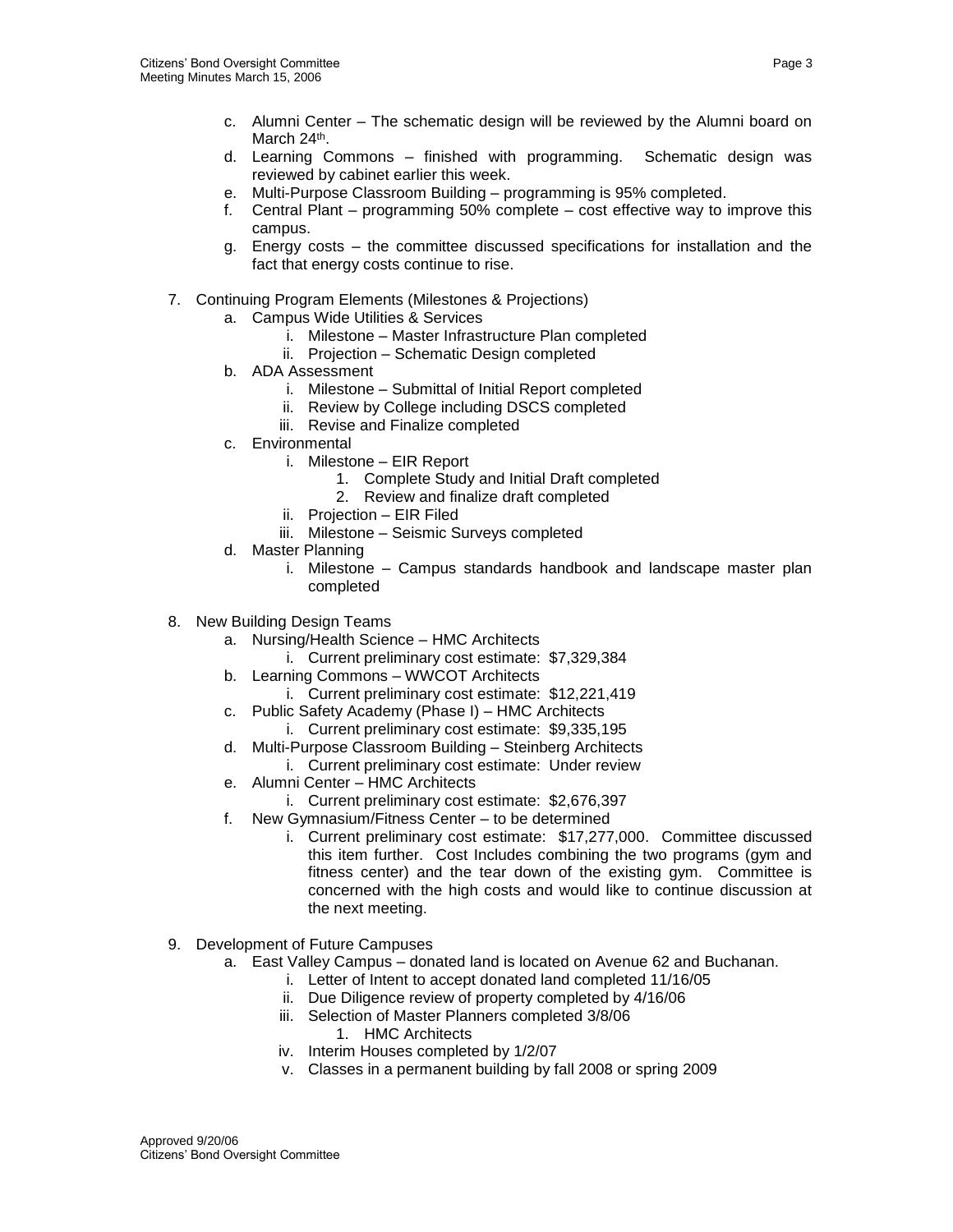- b. West Valley Campus
	- i. Donated Land received proposals from Palm Springs and Desert Hot Springs. Cathedral City is preparing a proposal.
	- ii. Continuing with the review process. The college has not made a decision yet.
	- iii. Follow guidelines and receive approvals from the Chancellor's Office and CPEC. Tour property by Chancellor's Office.
	- iv. Location College of the Desert will take careful consideration for the placement of the West Valley Campus; campus location cannot be too close to the Palm Desert Campus or contiguous Districts. Mt. San Jacinto College is planning a campus (or center) in Banning.
- 10. Performance Measures
	- a. Reviewed project performance measures reports.

**Phase I Bond Project Financial Report** – J. Hudson reviewed the Measure B – series A Project by Expense & Budget report as of 2/28/06 and the Measure B – Series A Budget by Phase report.

- $\triangleright$  Comparison from last quarter shows a one percent increase due to rising construction costs.
- ➢ Renamed IT Classroom Building to Multi-Purpose Classroom Building
- ➢ Voice Over IP Communication is 100% complete
- $\triangleright$  Gym The planning cost will be in series A.
- $\triangleright$  Soft Cost To date, the bond projects well under the state-wide average of 30% soft costs. Soft costs are at 28.5% currently and the College would like to stay at 25%. PinnacleOne will validate the soft costs and report back at the next committee meeting.
- $\triangleright$  Dr. Fredericks thanked J. Hudson for the three additional columns (costs to date current period, costs to date prior period and costs this period only) on the Measure B – Series A Project by Expense and Budget report.

**Marketing and Communication Plan** – The committee has legally met its obligation under prop 39, but desires to enhance the public's awareness of its role and that bond funds are being spent as promised and specified in the ballot language.

T. Wixon presented a marketing and communication plan to the committee. T. Wixon reviewed the following plan with the committee:

- ➢ Media Selection
	- All area newspapers
	- Other printed publications
	- Television stations
	- Radio stations that broadcast news
	- The college's online newsletter
	- A notice in COD's printed/mailed class schedules
- $\triangleright$  News Events Events or milestones prompting solicitation of media coverage
	- Announcement of upcoming Committee meeting
	- Change in membership of Committee
	- Publication and/or availability of annual report
	- **EXECT:** Artist's renderings of newly designed buildings
	- Construction start dates for new buildings and infrastructure work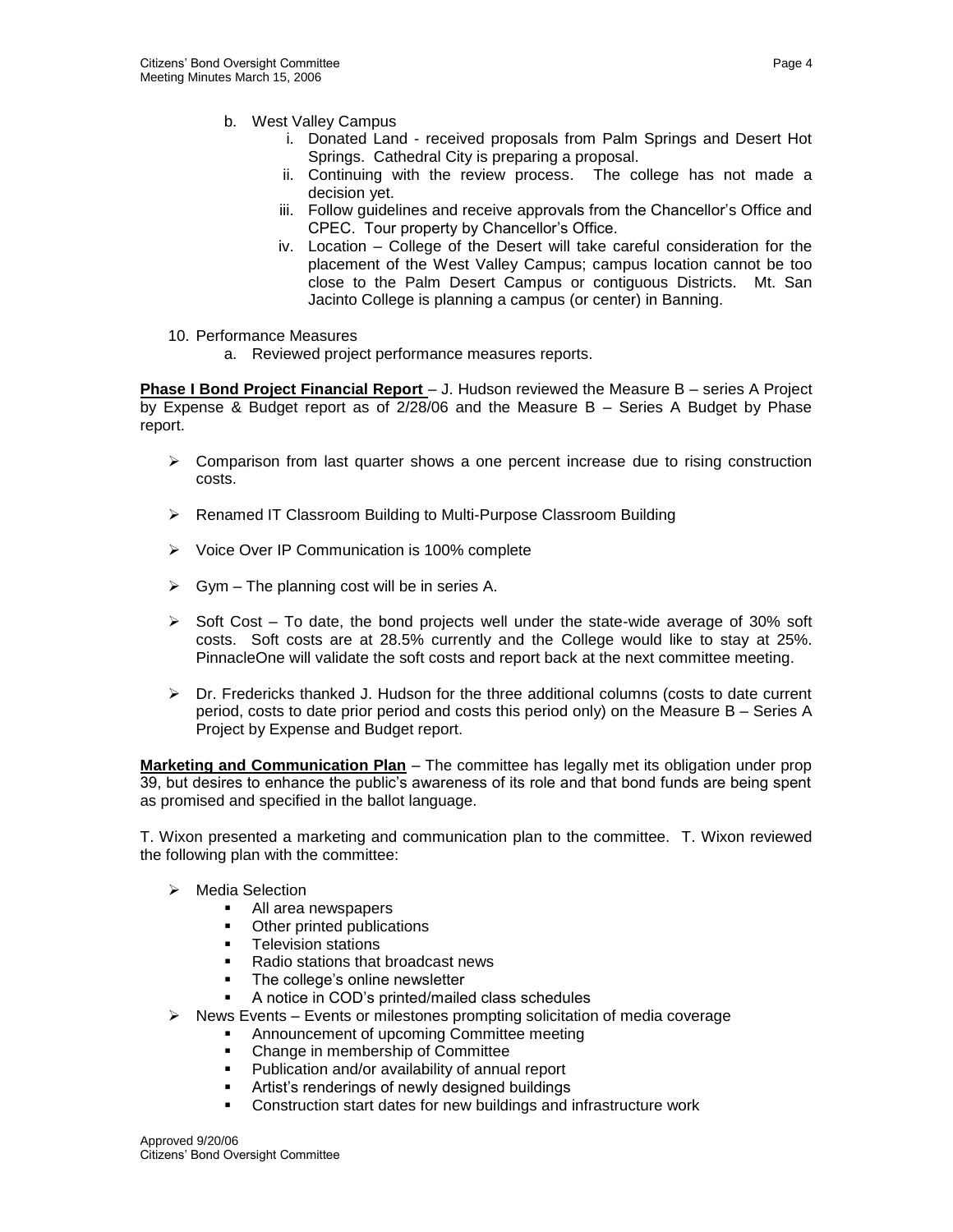- Completion of construction work projects
- updates on construction program
- Acquisition of properties for learning centers
- $\triangleright$  Annual Report the cost to produce the annual report came out of a college fund and not the bond fund. It was suggested to use a larger font and page size for the next annual report.
- ➢ Tracking Start a scrap book and log electronic news reports.
- $\triangleright$  Situation The Citizens' Bond Oversight Committee is charged with oversight of public spending related to the bond issue approved by voters in March 2004, allowing construction of new buildings, restoration of existing buildings, upgrading infrastructure, and acquisition of satellite learning centers on the Valley's east and west sides. The committee is required by law to publicize the progress of these events and an annual audit related to the spending of public monies to accomplish these construction goals.
- $\triangleright$  Objective Increase public awareness of the use of public monies related to the Measure B Bond. Inform the public of the awareness of an annual audit and progress report, as well as ongoing quarterly meetings. In addition, the Committee wants the public to know which citizens are on the Committee and how they can be contacted for input.
- ➢ Target Audience
	- Taxpayers in general
	- Students, faculty and staff of College of the Desert
	- Elected and appointed officials
	- Other community colleges
- ➢ Publicity Generated (requests from last meeting)
	- COD's Intranet "Portal" Page
	- COD Webpage
	- Current Issue of the Insider
	- Clip of Opinion Page
	- Article in the COD Alumni Association's Newsletter sent to 10,000 addresses
	- A Press Release
- ➢ No expenditures with this plan for the Citizens' Bond Oversight Committee

Everyone agreed not to spend any money on advertising.

Motion made by G. Jeandron to accept College of the Desert's marketing plan for the Citizens' Bond Oversight Committee presented by T. Wixon without spending any money on advertising, seconded by Dr. Fredericks. All approved. No opposed.

T. Wixon welcomed any questions or additional comments. T. Wixon's e-mail address is [twixon@collegeofthedesert.edu.](mailto:twixon@collegeofthedesert.edu)

# **Reappointment/Appointment Process and Membership Rotation Plan**

In September 2006, all the members of the committee terms will end. Prior to the meeting L. Costagliola polled each member to inquire serving another term. Dr. Feddersen (Senior Citizen Group), Dr. Fredericks (College Support Organization) and M. Kussman (Taxpayers' Association) are willing to serve another term. G. Jeandron (Member At-Large – Palm Springs), P. Magana (Business Representative) and M. Marrujo (Member At-Large – East Valley) will not be able to serve another term. This will solve the rotation problem we have with all of the representative terms ending at the same time. The student representative is a one year term.

College of the Desert will solicit citizens that are interested in serving on this committee by representing Member At-Large – Palm Springs, Member At-Large – East Valley and Business Representative and then make a selection after reviewing the applications. The new representatives will start in September 2006.